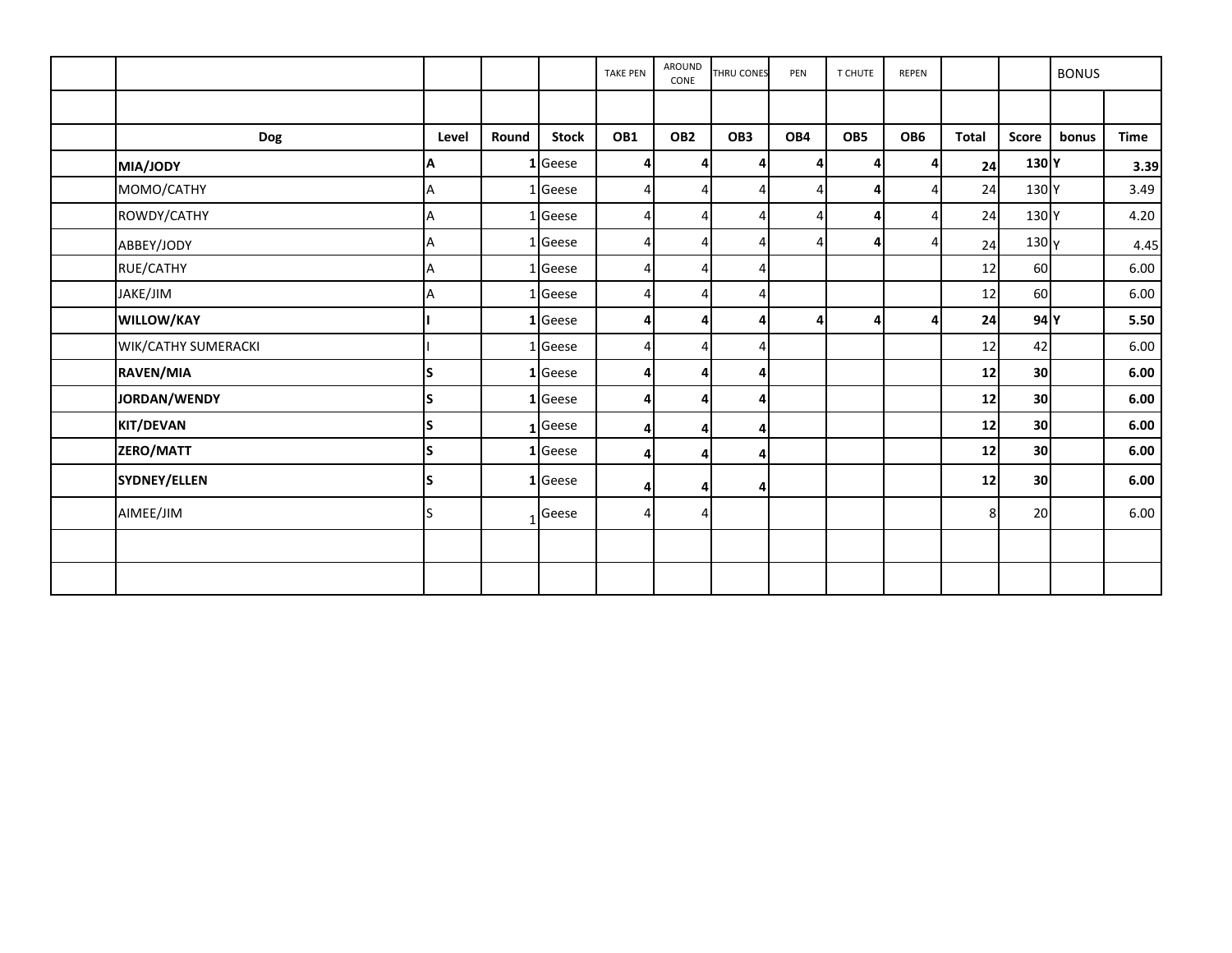|                            |       |       |              | <b>TAKE PEN</b> | AROUND<br>CONE  | THRU CONES | PEN            | <b>T CHUTE</b> | REPEN                 |                |              |              |             |
|----------------------------|-------|-------|--------------|-----------------|-----------------|------------|----------------|----------------|-----------------------|----------------|--------------|--------------|-------------|
| <b>Dog</b>                 | Level | Round | <b>Stock</b> | OB1             | OB <sub>2</sub> | OB3        | OB4            | OB5            | OB6                   | <b>Total</b>   | <b>BONUS</b> | <b>Score</b> | <b>Time</b> |
| <b>ROWDY/CATHY</b>         | A     |       | $1$ Sheep    | 4               | 4               |            | 4              | $\overline{4}$ | 4                     | 24             | Οl           | 120          | 4.11        |
| RUE/CATHY                  | A     |       | $1$ Sheep    |                 | 4               |            | $\overline{4}$ | $\overline{4}$ | $\overline{4}$        | 24             | 0I           | 120          | 5.04        |
| MOMO/CATHY                 | A     |       | 1 Sheep      |                 | 4               |            | 4              | Δ              | $\overline{4}$        | 24             | 0I           | 120          | 5.16        |
| MIA/JODY                   | А     |       | 1 Sheep      |                 | 4               |            | 4              | Δ              | $\overline{4}$        | 24             | 0            | 120          | 5.42        |
| ABBEY/JODY                 | А     |       | 1 Sheep      |                 | 4               |            | 4              |                |                       | 16             | $\Omega$     | 80           | 6.00        |
| JAKE/JIM                   | А     |       | 1 Sheep      |                 | 4               |            |                |                |                       | 8 <sup>1</sup> | $\Omega$     | 40           | 6.00        |
| <b>WIK/CATHY SUMERACKI</b> |       |       | 1 Sheep      |                 | 4               |            | 4              | $\overline{4}$ | 4                     | 24             | $\Omega$     | 84           | 4.45        |
| <b>WILLOW/KAY</b>          |       |       | $1$ Sheep    | 4               | 4               |            | 4              |                |                       | 16             | 0l           | 56           | 6.00        |
| ZERO/MATT                  | S     |       | $1$ Sheep    | Δ               | 4               |            | 4              | 4              | $\overline{a}$        | 24             | 01           | 60           | 3.07        |
| JORDAN/WENDY               |       |       | 1 Sheep      |                 | 4               |            | 4              | 4              | $\boldsymbol{\Delta}$ | 24             | $\Omega$     | 60           | 4.12        |
| SYDNEY/ELLEN               |       |       | 1Sheep       | $\Delta$        | 4               |            | 4              | Λ              | $\overline{4}$        | 24             | $\Omega$     | 60           | 4.29        |
| RAVEN/MIA                  |       |       | 1Sheep       |                 | $\Delta$        |            | 4              |                |                       | 16             | $\Omega$     | 40           | 6.00        |
| KIT/DEVAN                  | S     |       | Sheep        |                 | 4               |            | 4              |                |                       | 16             | 01           | 40           | 6.00        |
| AIMEE/JIM                  |       |       | Sheep        |                 | Δ               |            |                |                |                       | 12             | $\Omega$     | 30           | 6.00        |
|                            |       |       |              |                 |                 |            |                |                |                       |                |              |              |             |
|                            |       |       |              |                 |                 |            |                |                |                       |                |              |              |             |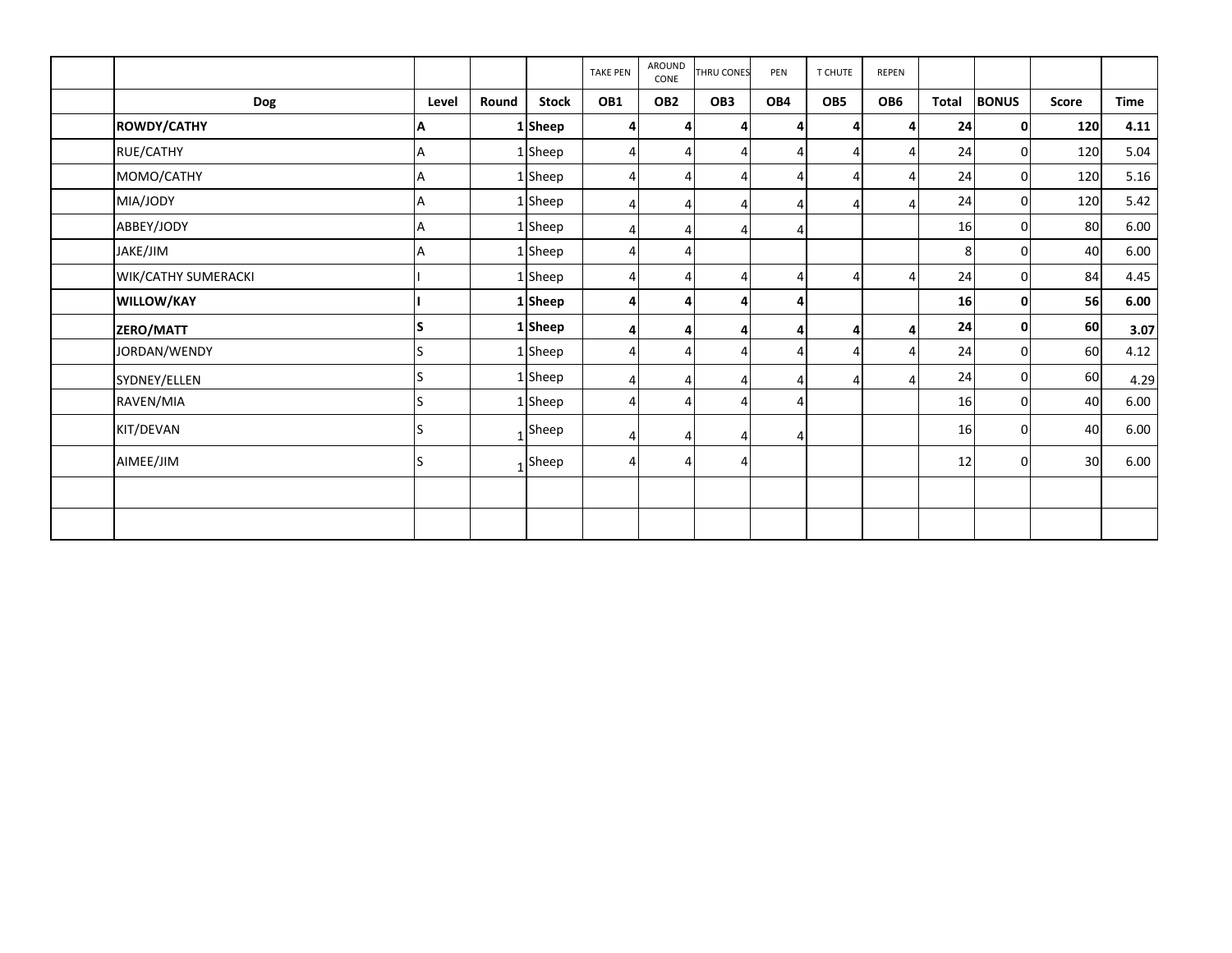## **Sunday, October 3, 2021 JUDGE ALL**

## **Start time: 10:00 AM WALK THRU 5 MINUTES PER RUN**

|                     |       |       |              | <b>TAKE PEN</b>        | T CHUTE         | <b>THRU CONES</b> | PEN       | AROUND<br>CONE  | REPEN          |              |                 |              |                 |
|---------------------|-------|-------|--------------|------------------------|-----------------|-------------------|-----------|-----------------|----------------|--------------|-----------------|--------------|-----------------|
|                     |       |       |              |                        |                 |                   |           |                 |                |              |                 |              |                 |
| <b>Dog</b>          | Level | Round | <b>Stock</b> | OB1                    | OB <sub>2</sub> | OB <sub>3</sub>   | OB4       | OB5             | OB6            | <b>Total</b> | <b>Bonus</b>    | <b>Score</b> | <b>Time</b>     |
| ROWDY/CATHY         | A     |       | 2SHEEP       | 4                      | Δ               |                   | $\vert$   | $\vert$         | $\overline{a}$ | 24           | 10              | 130          | 3.54            |
| MIA/JODY            | А     |       | $2$ SHEEP    | 4                      | 4               |                   | 41        | $\vert$         | 4              | 24           | 10              | 130          | 5.09            |
| MOMO/CATHY          | A     |       | 2SHEEP       | 4                      | Δ               |                   | 4         | $\vert$         | 0              | 20           | 10 <sup>1</sup> | 110          | 6.00            |
| ABBEY/JODY          | A     |       | 2SHEEP       | 4                      | $\prime$        |                   | Δ         | $\vert$         | Δ              | 24           | ΟI              | 120          | 4.18            |
| RUE/CATHY           | А     |       | 2SHEEP       | 4                      |                 |                   | 4         | $\vert$         | Δ              | 24           | ΟI              | 120          | 5.45            |
| JAKE/JIM            | A     |       | 2SHEEP       | 4                      |                 |                   |           |                 |                | 81           | ΩI              | 40           | 6.00            |
| WILLOW/KAY          |       |       | 2SHEEP       | $\boldsymbol{\Lambda}$ |                 |                   | 4         | $\vert$         | 4              | 24           | ΟI              | 84           | 4.01            |
| WIK/CATHY SUMERACKI |       |       | 2SHEEP       | 4                      |                 |                   | 4         | $\vert 4 \vert$ | 4              | 24           | ΟI              | 84           | 5.32            |
| JORDAN/WENDY        | S     |       | 2SHEEP       | 4                      | Δ               |                   | 4         | $\vert 4 \vert$ | 4              | 24           | ΟI              | 60           | 3.47            |
| RAVEN/MIA           | S.    |       | 2SHEEP       | $\boldsymbol{\Lambda}$ |                 |                   | Δ         | $\vert$         | Δ              | 24           | ΟI              | 60           | 3.56            |
| ZERO/MATT           | ς     |       | 2SHEEP       | $\boldsymbol{\Delta}$  |                 |                   | 4         | $\vert$         | $\Delta$       | 24           | ΟI              | 60           | 4.37            |
| SYDNEY/ELLEN        | S.    |       | $2$ SHEEP    | $\boldsymbol{\Lambda}$ |                 |                   | 4         | $\vert$         | Δ              | 24           | ΟI              | 60           | $5.31$          |
| KIT/DEVAN           | ς     |       | 2SHEEP       | $\boldsymbol{\Lambda}$ | Δ               |                   | л         | $\vert$         |                | 20           | ΟI              | 50           | 6 <sup>1</sup>  |
| AIMEE/JIM           | S     |       | $2$ SHEEP    |                        | 4NT             | <b>NT</b>         | <b>NT</b> | <b>NT</b>       | Int            | <b>NT</b>    |                 |              | 0 <sub>NT</sub> |
|                     |       |       |              |                        |                 |                   |           |                 |                |              |                 |              |                 |
|                     |       |       |              |                        |                 |                   |           |                 |                |              |                 |              |                 |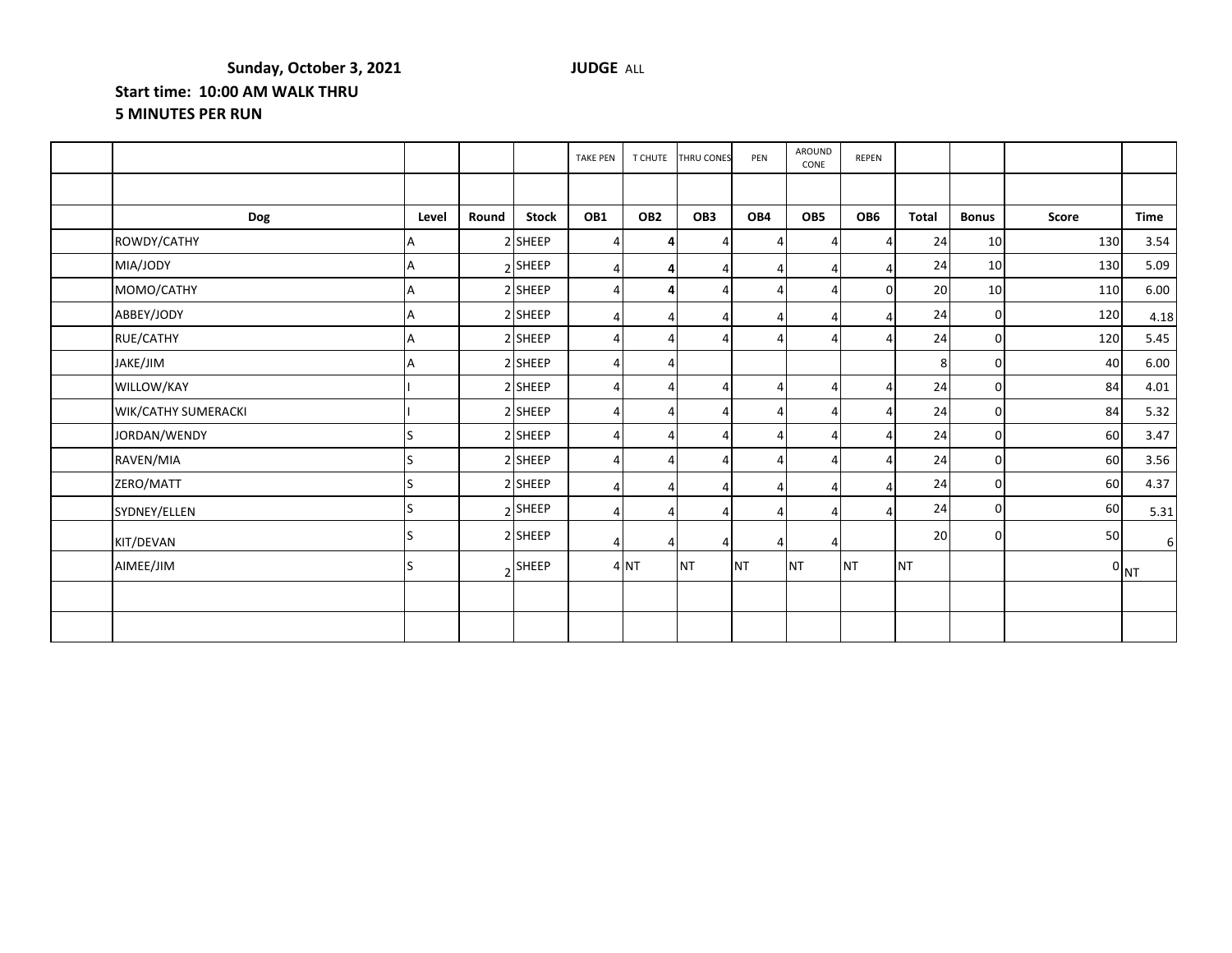## **SCORES BY ROUND**

## **BOLD** INDICATES ROUND WINNER; YELLOW INDICATES GOT BONUS

| <b>Dog</b>                 | Level                   | Round | <b>Stock</b> | OB1                     | OB <sub>2</sub> | OB <sub>3</sub>         | OB4 | OB5 | OB <sub>6</sub> | <b>Total</b>   | <b>Score</b> | <b>BONUS</b>   | <b>FINAL SCORE</b> | <b>Time</b> |
|----------------------------|-------------------------|-------|--------------|-------------------------|-----------------|-------------------------|-----|-----|-----------------|----------------|--------------|----------------|--------------------|-------------|
| <b>MIA/JODY</b>            |                         |       | .Geese       | 4                       |                 | 4                       |     |     |                 | 24             | 120          | 10             | 130                | 3.39        |
| MOMO/CATHY                 | Α                       |       | Geese        | 4                       |                 | 4                       |     |     |                 | 24             | 120          | 10             | 130                | 3.49        |
| <b>ROWDY/CATHY</b>         | Α                       |       | <b>SHEEP</b> | 4                       |                 | 4                       | Δ   |     |                 | 24             | 120          | 10             | 130                | 3.54        |
| ROWDY/CATHY                | $\Lambda$               |       | Geese        | 4                       |                 | 4                       |     |     |                 | 24             | 120          | 10             | 130                | 4.20        |
| ABBEY/JODY                 | A                       |       | Geese        | Δ                       |                 | 4                       |     |     |                 | 24             | 120          | 10             | 130                | 4.45        |
| MIA/JODY                   | A                       |       | SHEEP        | 4                       | 4               | 4                       |     |     |                 | 24             | 120          | 10             | 130                | 5.09        |
| MOMO/CATHY                 | A                       |       | SHEEP        | 4                       | 4               | 4                       |     |     | 0               | 20             | 100          | 10             | 110                | 6.00        |
| ROWDY/CATHY                | Α                       |       | Sheep        | 4                       |                 | 4                       |     |     |                 | 24             | 120          | $\mathbf 0$    | 120                | 4.11        |
| ABBEY/JODY                 | A                       |       | 2SHEEP       | 4                       |                 | $\overline{\mathbf{4}}$ |     |     |                 | 24             | 120          | 0              | 120                | 4.18        |
| <b>RUE/CATHY</b>           | Α                       |       | Sheep        | Δ                       |                 | 4                       |     |     |                 | 24             | 120          | $\mathbf 0$    | 120                | 5.04        |
| MOMO/CATHY                 | Α                       |       | Sheep        | 4                       |                 | 4                       |     |     |                 | 24             | 120          | $\mathbf 0$    | 120                | 5.16        |
| MIA/JODY                   | Α                       |       | Sheep        | 4                       |                 | 4                       | Δ   |     |                 | 24             | 120          | $\Omega$       | 120                | 5.42        |
| RUE/CATHY                  | A                       |       | 2SHEEP       | 4                       |                 | 4                       | Δ   |     |                 | 24             | 120          | $\mathbf 0$    | 120                | 5.45        |
| JAKE/JIM                   | Α                       |       | Sheep        | Δ                       |                 |                         |     |     |                 | 8              | 40           | 0              | 40                 | 6.00        |
| ABBEY/JODY                 | Α                       |       | Sheep        | 4                       |                 | 4                       |     |     |                 | 16             | 80           | $\Omega$       | 80                 | 6.00        |
| RUE/CATHY                  | A                       |       | Geese        | 4                       |                 | 4                       |     |     |                 | 12             | 60           | $\mathbf 0$    | 60                 | 6.00        |
| JAKE/JIM                   | A                       |       | Geese        | Δ                       |                 | 4                       |     |     |                 | 12             | 60           | 0              | 60                 | 6.00        |
| JAKE/JIM                   | Α                       |       | SHEEP        | 4                       |                 |                         |     |     |                 | 8 <sup>1</sup> | 40           | $\mathbf 0$    | 40                 | 6.00        |
| <b>WILLOW/KAY</b>          |                         |       | Geese        | 4                       | Δ               | 4                       | Δ   |     | Δ               | 24             | 84           | 10             | 94                 | 5.50        |
| <b>WILLOW/KAY</b>          |                         |       | SHEEP        | 4                       |                 | 4                       |     |     |                 | 24             | 84           | $\mathbf 0$    | 84                 | 4.01        |
| <b>WIK/CATHY SUMERACKI</b> |                         |       | Sheep        | 4                       |                 | $\overline{\mathbf{4}}$ |     |     |                 | 24             | 84           | $\mathbf 0$    | 84                 | 4.45        |
| <b>WIK/CATHY SUMERACKI</b> |                         |       | 2SHEEP       | $\overline{a}$          |                 | 4                       |     |     |                 | 24             | 84           | $\mathbf 0$    | 84                 | 5.32        |
| WILLOW/KAY                 |                         |       | Sheep        | Δ                       |                 | 4                       |     |     |                 | 16             | 56           | 0              | 56                 | 6.00        |
| <b>WIK/CATHY SUMERACKI</b> |                         |       | Geese        | Δ                       |                 | 4                       |     |     |                 | 12             | 42           | $\Omega$       | 42                 | 6.00        |
| ZERO/MATT                  | S                       |       | 1Sheep       | 4                       |                 | 4                       |     |     |                 | 24             | 60           | $\mathbf 0$    | 60                 | 3.07        |
| JORDAN/WENDY               | S                       |       | 2SHEEP       | 4                       |                 | 4                       |     |     |                 | 24             | 60           | $\mathbf 0$    | 60                 | 3.47        |
| RAVEN/MIA                  |                         |       | <b>SHEEP</b> | 4                       |                 | 4                       |     |     |                 | 24             | 60           | $\Omega$       | 60                 | 3.56        |
| JORDAN/WENDY               | S                       |       | Sheep        | 4                       |                 | 4                       |     |     |                 | 24             | 60           | $\mathbf 0$    | 60                 | 4.12        |
| SYDNEY/ELLEN               | $\overline{\mathsf{S}}$ |       | Sheep        | Δ                       |                 | 4                       | Δ   |     |                 | 24             | 60           | $\Omega$       | 60                 | 4.29        |
| ZERO/MATT                  |                         |       | 2SHEEP       | 4                       |                 | $\vert 4 \vert$         | 4   |     |                 | 24             | 60           | $\Omega$       | 60                 | 4.37        |
| SYDNEY/ELLEN               | S                       |       | 2SHEEP       | $\overline{\mathbf{4}}$ | 4               | $\vert 4 \vert$         | 4   | 4   | $\overline{4}$  | 24             | 60           | $\pmb{0}$      | 60                 | 5.31        |
| RAVEN/MIA                  | S                       |       | Sheep        | 4                       |                 | 4                       |     |     |                 | 16             | 40           | 0              | 40                 | 6.00        |
| AIMEE/JIM                  |                         |       | LSheep       | 4                       |                 | 4                       |     |     |                 | 12             | 30           | 0              | 30                 | 6.00        |
| KIT/DEVAN                  | S                       |       | 1Sheep       | 4                       |                 | 4                       | Δ   |     |                 | 16             | 40           | $\mathbf 0$    | 40                 | 6.00        |
| <b>RAVEN/MIA</b>           | S                       |       | $1$ Geese    | 4                       | 4               | 4                       |     |     |                 | 12             | 30           | $\mathbf 0$    | 30 <sub>l</sub>    | 6.00        |
| JORDAN/WENDY               | S                       |       | Geese        | Δ                       |                 | 4                       |     |     |                 | 12             | 30           | 0              | 30                 | 6.00        |
| KIT/DEVAN                  | S                       |       | $1$ Geese    | 4                       |                 | 4                       |     |     |                 | 12             | 30           | 0              | 30                 | 6.00        |
| ZERO/MATT                  | S                       |       | Geese        | 4                       |                 | 4                       |     |     |                 | 12             | 30           | $\mathbf 0$    | 30                 | 6.00        |
| SYDNEY/ELLEN               | ${\sf s}$               |       | Geese        | $\overline{\mathbf{4}}$ | 4               | 4                       |     |     |                 | 12             | 30           | $\bf{0}$       | 30                 | 6.00        |
| AIMEE/JIM                  | S                       |       | 1 Geese      | $\pmb{4}$               | $\overline{4}$  |                         |     |     |                 | 8              | 20           | $\overline{0}$ | 20                 | 6.00        |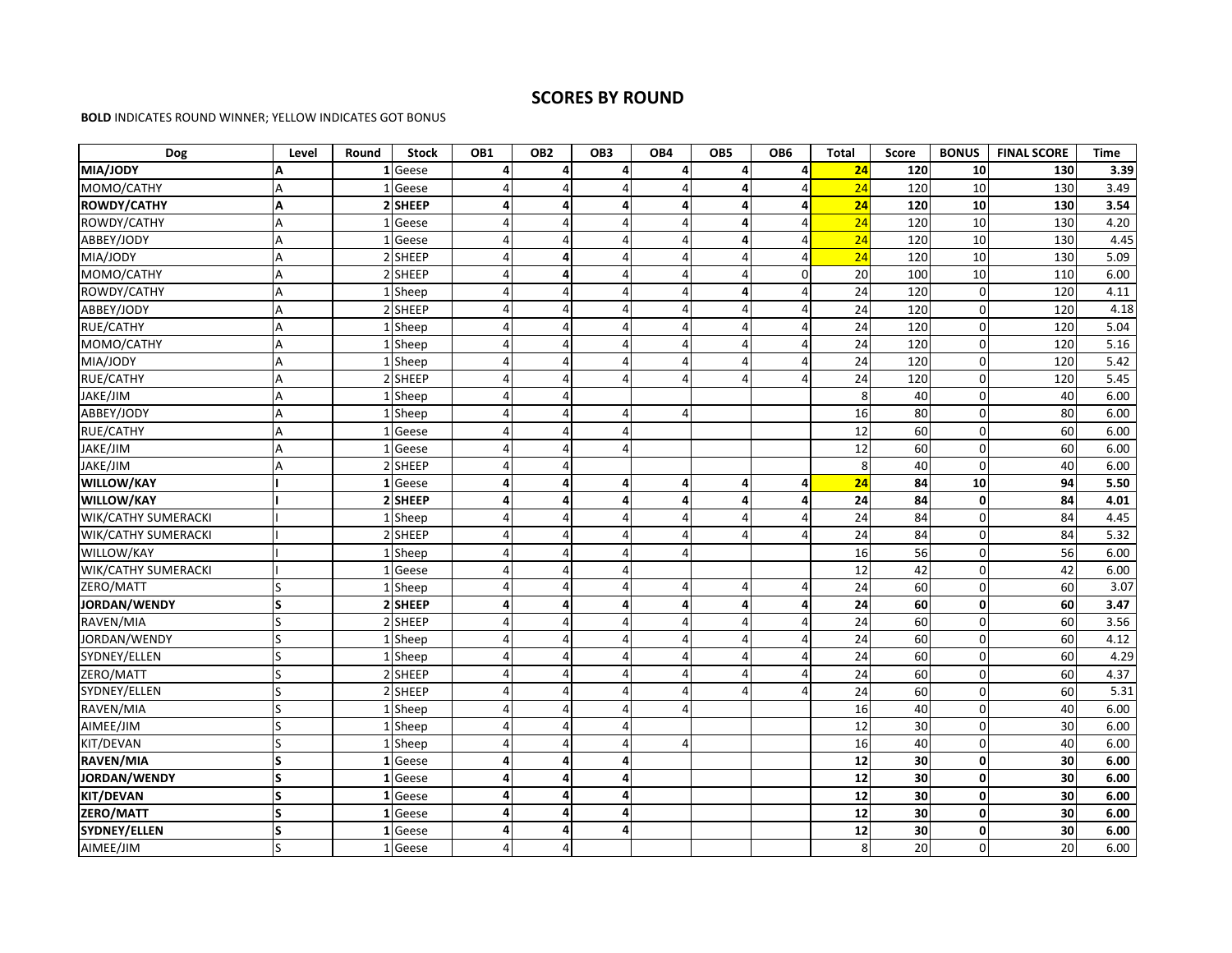| Dog       | Level | Round | Stock   | OB1 | OB <sub>2</sub> | OB <sub>3</sub> | OB <sub>4</sub> | OB <sub>5</sub> | OB <sub>6</sub> | <b>Total</b> | Score | <b>BONUS</b> | <b>FINAL SCORE</b> | <b>Time</b> |
|-----------|-------|-------|---------|-----|-----------------|-----------------|-----------------|-----------------|-----------------|--------------|-------|--------------|--------------------|-------------|
| KIT/DEVAN |       |       | 2 SHEEP |     |                 |                 |                 |                 |                 | 20           | JU    |              | 50                 | וס          |
| AIMEE/JIM |       |       | 2 SHEEP |     | 4 <sub>NT</sub> |                 | IN.             | INT             | 5.17            | IN.          | INT   | 5.17<br>IN.  | <b>INT</b>         |             |